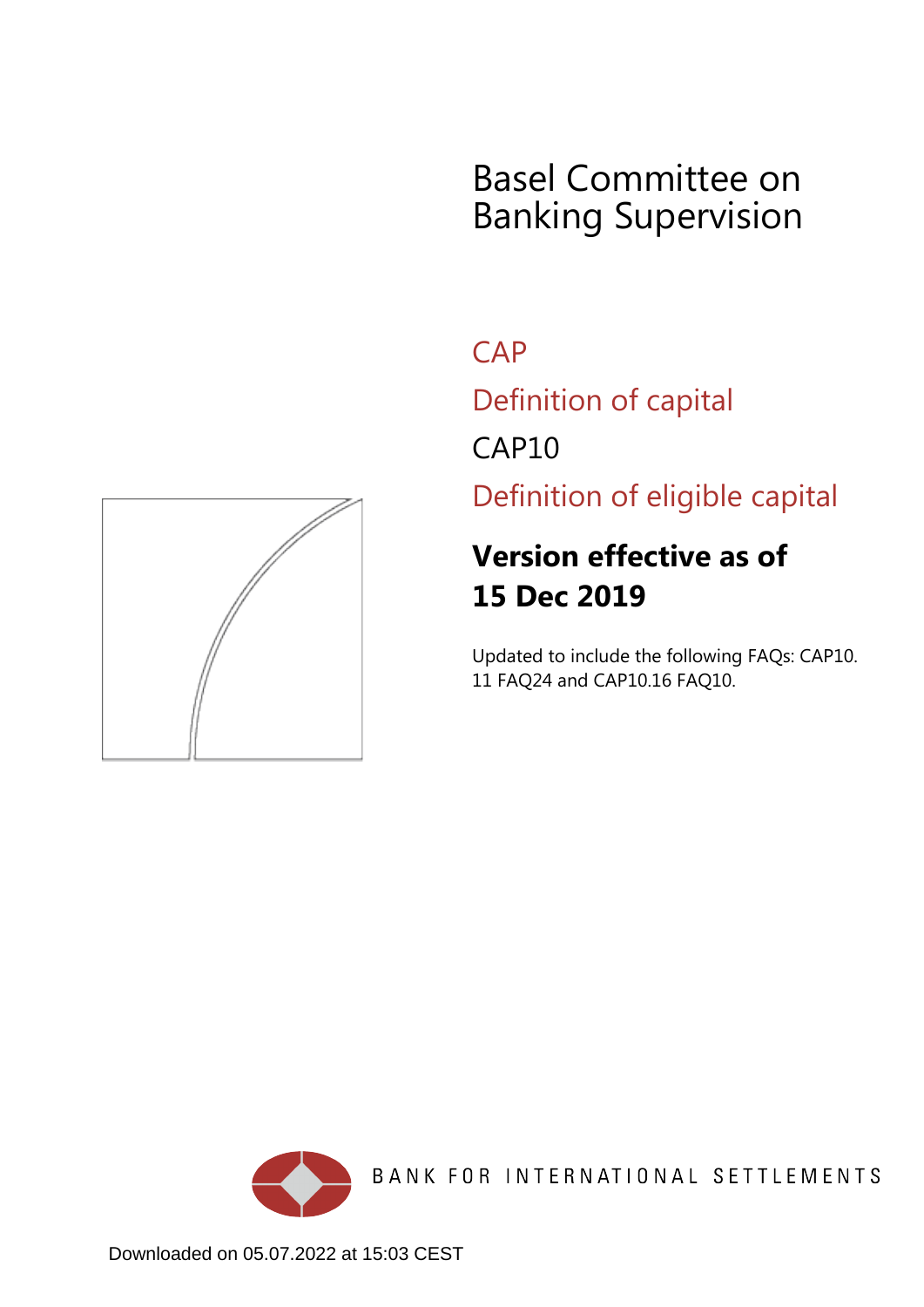*© Bank for International Settlements 2022. All rights reserved.*

Downloaded on 05.07.2022 at 15:03 CEST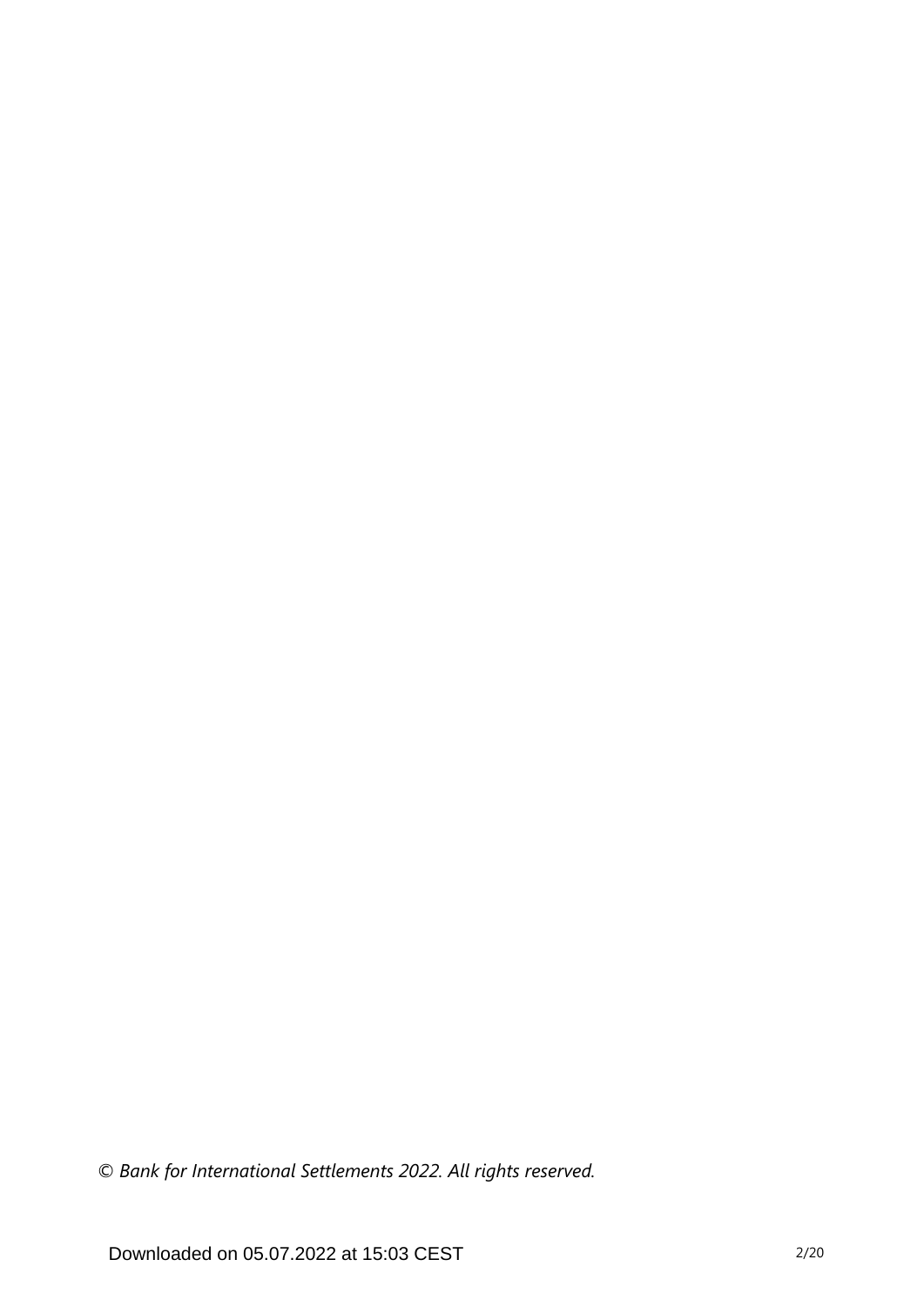## **Components of capital**

- Regulatory capital consists of three categories, each governed by a single set of criteria that instruments are required to meet before inclusion in the relevant category. **10.1**
	- (1) Common Equity Tier 1 (going-concern capital)
	- (2) Additional Tier 1 (going-concern capital)
	- (3) Tier 2 Capital (gone-concern capital)
- **10.2** Total regulatory capital is the sum of Common Equity Tier 1, Additional Tier 1 and Tier 2 capital, net of regulatory adjustments described in [CAP30.](https://www.bis.org/basel_framework/chapter/CAP/30.htm?tldate=20250101&inforce=20191215&published=20191215) Tier 1 capital is the sum of Common Equity Tier 1 and Additional Tier 1 capital, net of the regulatory adjustments in [CAP30](https://www.bis.org/basel_framework/chapter/CAP/30.htm?tldate=20250101&inforce=20191215&published=20191215) applied to those categories.
- **10.3** It is critical that banks' risk exposures are backed by a high-quality capital base. To this end, the predominant form of Tier 1 capital must be common shares and retained earnings.
- **10.4** Throughout [CAP10](https://www.bis.org/basel_framework/chapter/CAP/10.htm?tldate=20250101&inforce=20191215&published=20200605) the term "bank" is used to mean bank, banking group or other entity (eg holding company) whose capital is being measured.
- A bank must seek prior supervisory approval if it intends to include in capital an instrument which has its dividends paid in anything other than cash or shares. **10.5**

## **Common Equity Tier 1**

- **10.6** Common Equity Tier 1 capital consists of the sum of the following elements:
	- (1) Common shares issued by the bank that meet the criteria for classification as common shares for regulatory purposes (or the equivalent for non-joint stock companies);
	- (2) Stock surplus (share premium) resulting from the issue of instruments included Common Equity Tier 1;
	- (3) Retained earnings;
	- (4) Accumulated other comprehensive income and other disclosed reserves;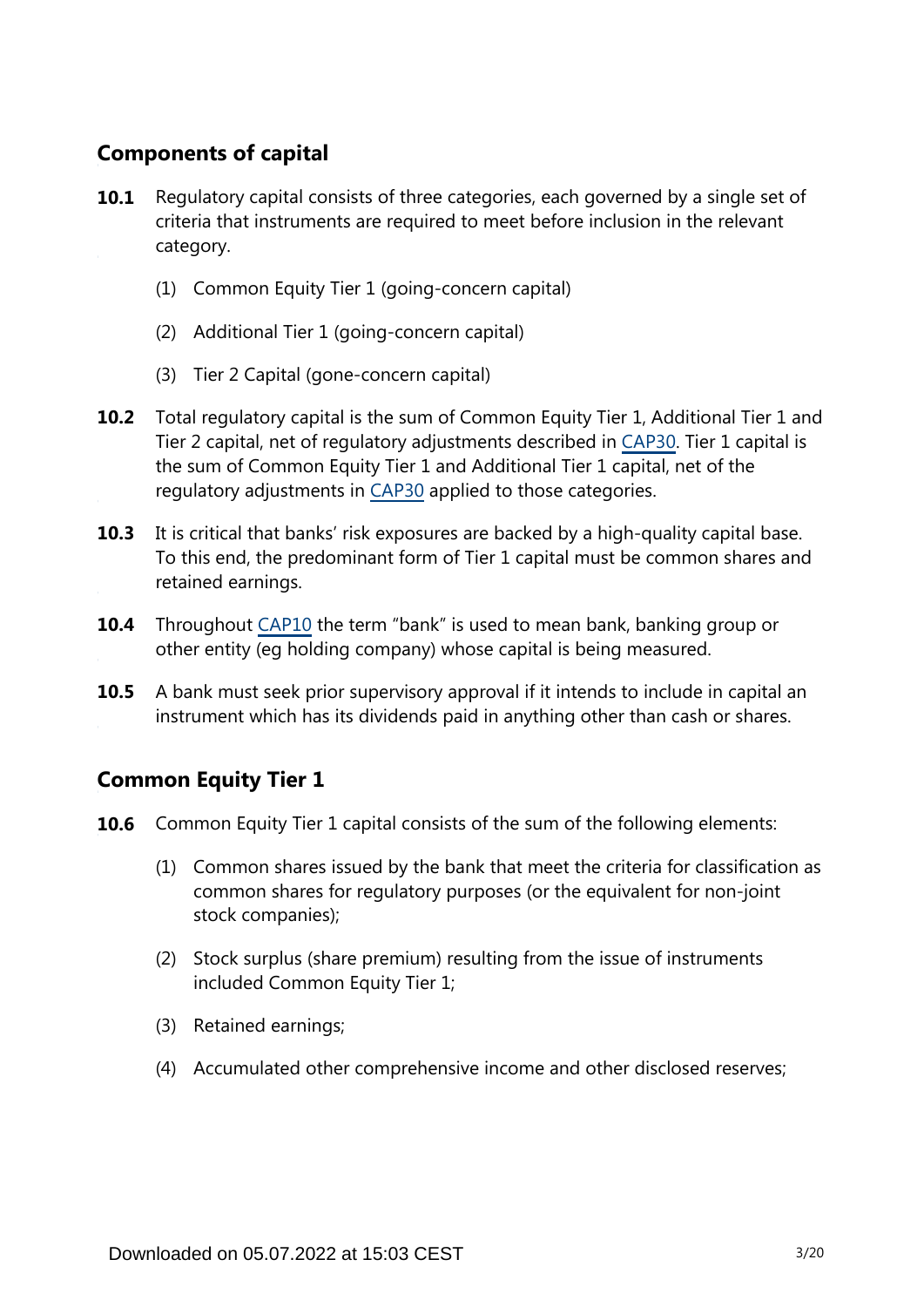- (5) Common shares issued by consolidated subsidiaries of the bank and held by third parties (ie minority interest) that meet the criteria for inclusion in Common Equity Tier 1 capital. See [CAP10.20](https://www.bis.org/basel_framework/chapter/CAP/10.htm?tldate=20250101&inforce=20191215&published=20200605#paragraph_CAP_10_20191215_10_20) to [CAP10.26](https://www.bis.org/basel_framework/chapter/CAP/10.htm?tldate=20250101&inforce=20191215&published=20200605#paragraph_CAP_10_20191215_10_26) for the relevant criteria; and
- (6) Regulatory adjustments applied in the calculation of Common Equity Tier 1.
- Retained earnings and other comprehensive income include interim profit or loss. National authorities may consider appropriate audit, verification or review procedures. Dividends are removed from Common Equity Tier 1 in accordance with applicable accounting standards. The treatment of minority interest and the regulatory adjustments applied in the calculation of Common Equity Tier 1 are addressed in separate sections. **10.7**

### **Common shares issued by the bank**

- <span id="page-3-1"></span><span id="page-3-0"></span>**10.8** For an instrument to be included in Common Equity Tier 1 capital it must meet all of the criteria that follow. The vast majority of internationally active banks are structured as joint stock companies $1$  and for these banks the criteria must be met solely with common shares. In the rare cases where banks need to issue nonvoting common shares as part of Common Equity Tier 1, they must be identical to voting common shares of the issuing bank in all respects except the absence of voting rights. $\frac{2}{3}$  $\frac{2}{3}$  $\frac{2}{3}$ 
	- (1) Represents the most subordinated claim in liquidation of the bank.
	- (2) Entitled to a claim on the residual assets that is proportional with its share of issued capital, after all senior claims have been repaid in liquidation (ie has an unlimited and variable claim, not a fixed or capped claim).
	- (3) Principal is perpetual and never repaid outside of liquidation (setting aside discretionary repurchases or other means of effectively reducing capital in a discretionary manner that is allowable under relevant law).
	- (4) The bank does nothing to create an expectation at issuance that the instrument will be bought back, redeemed or cancelled nor do the statutory or contractual terms provide any feature which might give rise to such an expectation.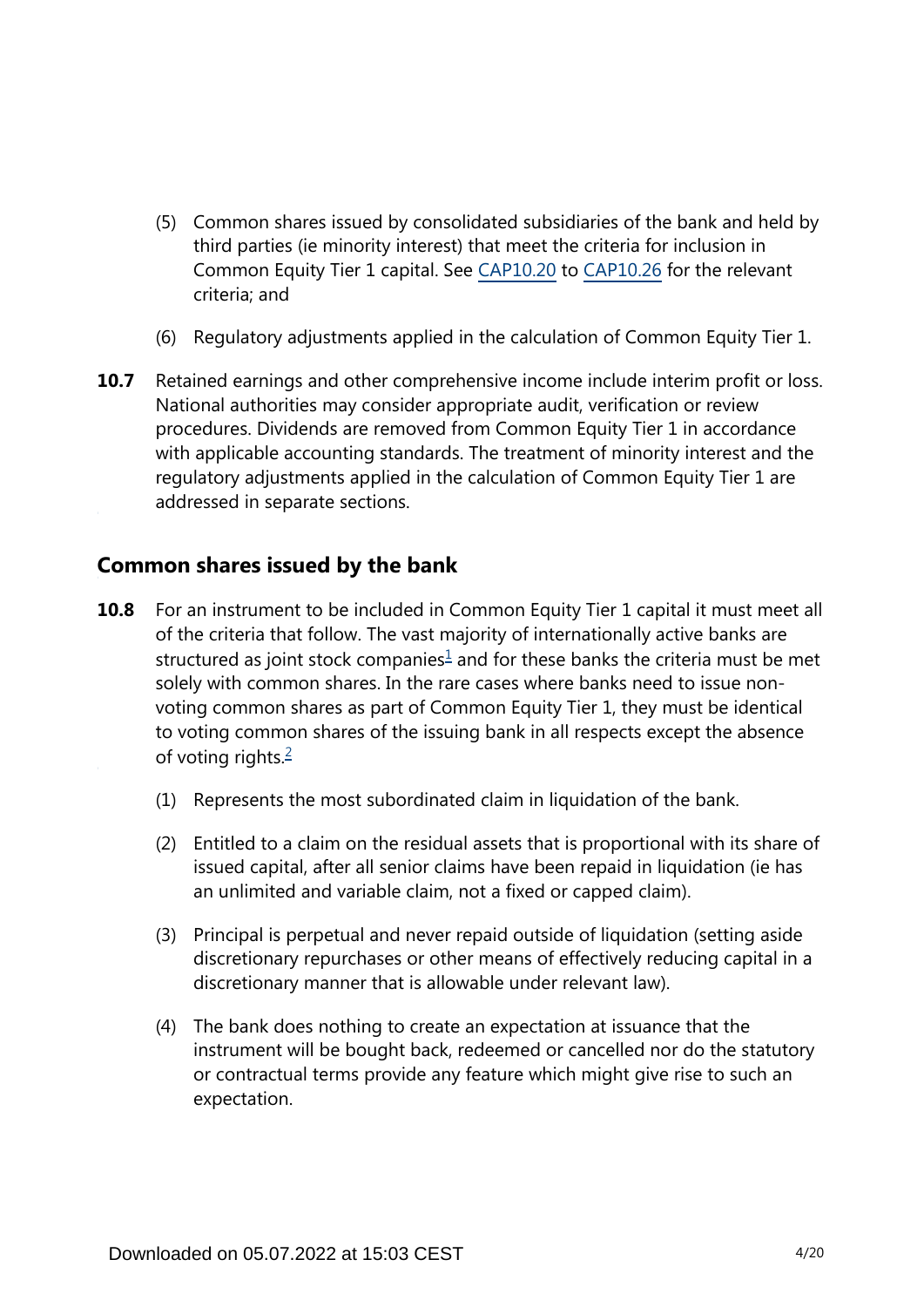- (5) Distributions are paid out of distributable items (retained earnings included). The level of distributions is not in any way tied or linked to the amount paid in at issuance and is not subject to a contractual cap (except to the extent that a bank is unable to pay distributions that exceed the level of distributable items).
- (6) There are no circumstances under which the distributions are obligatory. Non payment is therefore not an event of default. Among other things, this requirement prohibits features that require the bank to make payments in kind.
- (7) Distributions are paid only after all legal and contractual obligations have been met and payments on more senior capital instruments have been made. This means that there are no preferential distributions, including in respect of other elements classified as the highest quality issued capital.
- <span id="page-4-0"></span>(8) It is the issued capital that takes the first and proportionately greatest share of any losses as they occur. $3$  Within the highest quality capital, each instrument absorbs losses on a going concern basis proportionately and pari passu with all the others.
- (9) The paid-in amount is recognised as equity capital (ie not recognised as a liability) for determining balance sheet insolvency.
- (10) The paid-in amount is classified as equity under the relevant accounting standards.
- (11) It is directly issued and paid-in and the bank cannot directly or indirectly have funded the instrument or the purchase of the instrument.
- <span id="page-4-1"></span>(12) The paid-in amount is neither secured nor covered by a guarantee of the issuer or related entity $4$  or subject to any other arrangement that legally or economically enhances the seniority of the claim.
- (13) It is only issued with the approval of the owners of the issuing bank, either given directly by the owners or, if permitted by applicable law, given by the Board of Directors or by other persons duly authorised by the owners.
- <span id="page-4-2"></span>(14) It is clearly and separately disclosed on the bank's balance sheet.<sup>[5](#page-5-4)</sup>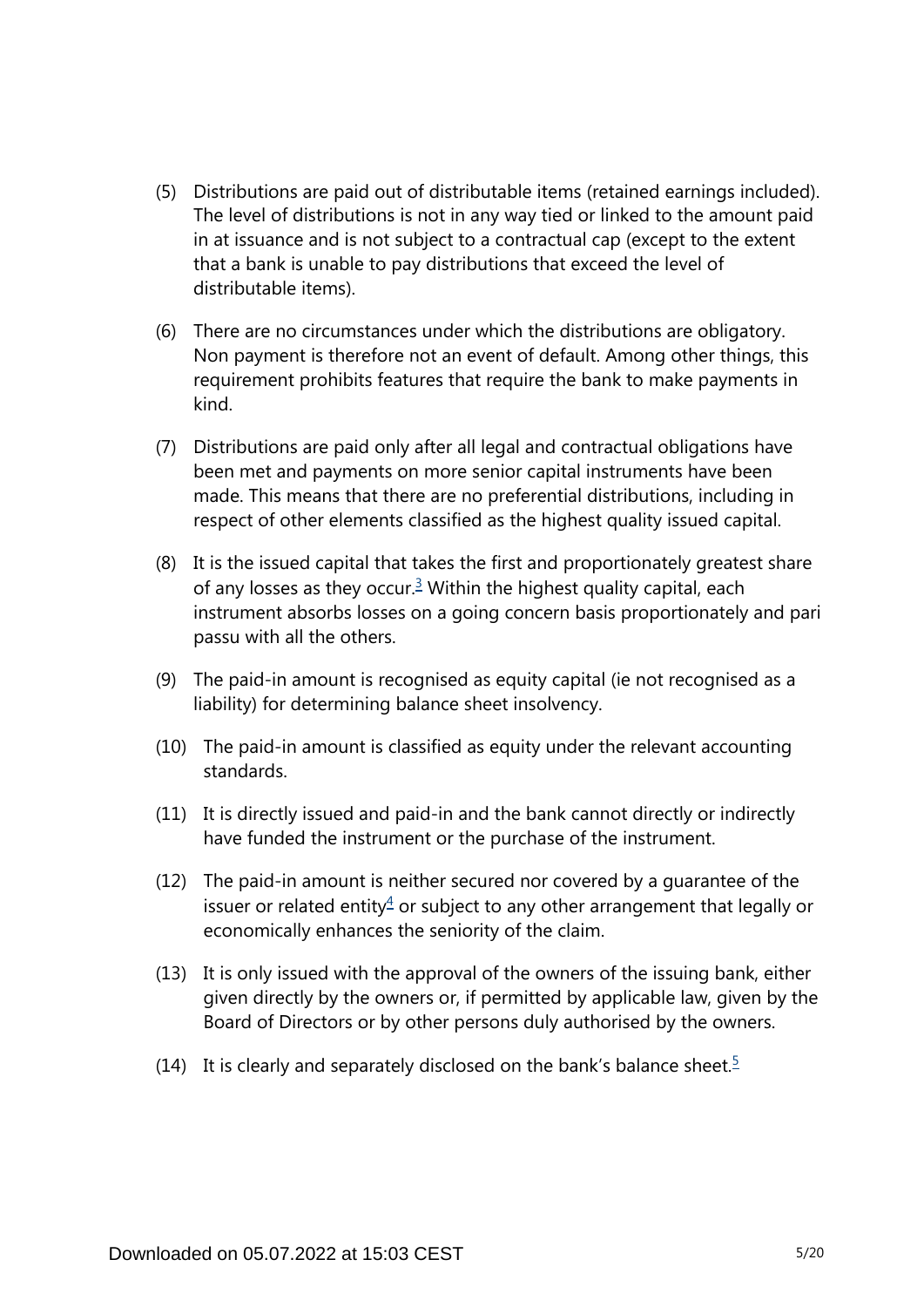- <span id="page-5-0"></span>*Joint stock companies are defined as companies that have issued common shares, irrespective of whether these shares are held privately or publically. These will represent the vast majority of internationally active banks. [1](#page-3-0)*
- <span id="page-5-1"></span>*The criteria also apply to non-joint stock companies, such as mutuals, cooperatives or savings institutions, taking into account their specific constitution and legal structure. The application of the criteria should preserve the quality of the instruments by requiring that they are deemed fully equivalent to common shares in terms of their capital quality as regards loss absorption and do not possess features which could cause the condition of the bank to be weakened as a going concern during periods of market stress. Supervisors will exchange information on how they apply the criteria to non-joint stock companies in order to ensure consistent implementation. [2](#page-3-1)*
- <span id="page-5-2"></span>*In cases where capital instruments have a permanent writedown feature, this criterion is still deemed to be met by common shares. [3](#page-4-0)*
- <span id="page-5-3"></span>*A related entity can include a parent company, a sister company, a subsidiary or any other affiliate. A holding company is a related entity irrespective of whether it forms part of the consolidated banking group. [4](#page-4-1)*
- <span id="page-5-4"></span>*The item should be clearly and separately disclosed in the balance sheet published in the bank's annual report. Where a bank publishes results on a half-yearly or quarterly basis, disclosure should also be made at those times. The requirement applies at the consolidated level; the treatment at an entity level should follow domestic requirements. [5](#page-4-2)*

## **Additional Tier 1 capital**

- **10.9** Additional Tier 1 capital consists of the sum of the following elements:
	- (1) instruments issued by the bank that meeting the criteria for inclusion in Additional Tier 1 capital (and are not included in Common Equity Tier 1);
	- (2) stock surplus (share premium) resulting from the issue of instruments included in Additional Tier 1 capital;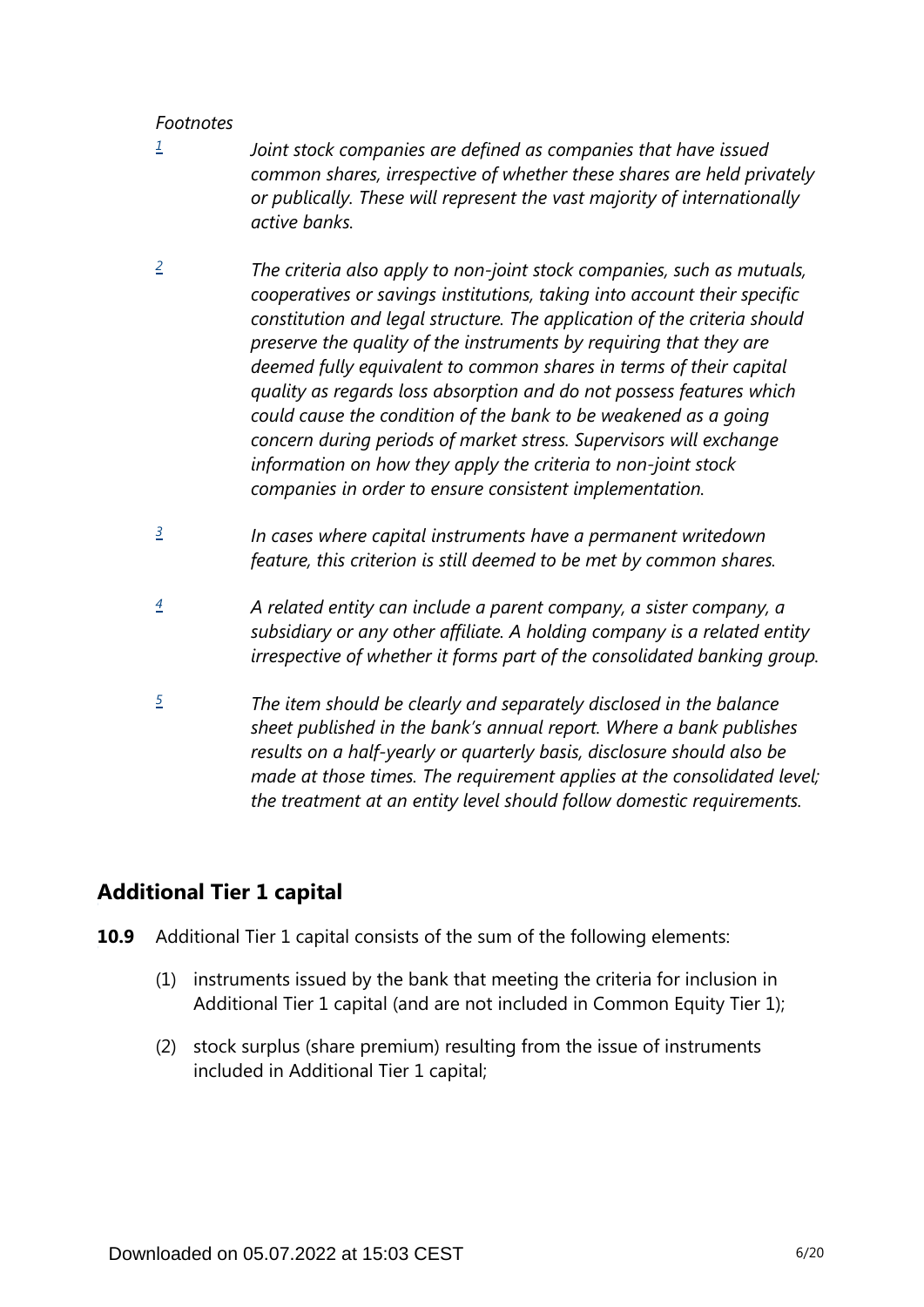- (3) instruments issued by consolidated subsidiaries of the bank and held by third parties that meet the criteria for inclusion in Additional Tier 1 capital and are not included in Common Equity Tier 1 capital. See [CAP10.20](https://www.bis.org/basel_framework/chapter/CAP/10.htm?tldate=20250101&inforce=20191215&published=20200605#paragraph_CAP_10_20191215_10_20) to [CAP10.26](https://www.bis.org/basel_framework/chapter/CAP/10.htm?tldate=20250101&inforce=20191215&published=20200605#paragraph_CAP_10_20191215_10_26) for the relevant criteria; and
- (4) regulatory adjustments applied in the calculation of Additional Tier 1 Capital.
- **10.10** The treatment of instruments issued out of consolidated subsidiaries of the bank and the regulatory adjustments applied in the calculation of Additional Tier 1 capital are addressed in separate sections.
- **10.11** The following criteria must be met or exceeded for an instrument issued by the bank to be included in Additional Tier 1 capital.
	- (1) Issued and paid-in
	- (2) Subordinated to depositors, general creditors and subordinated debt of the bank. In the case of an issue by a holding company, the instrument must be subordinated to all general creditors.
	- (3) Is neither secured nor covered by a guarantee of the issuer or related entity or other arrangement that legally or economically enhances the seniority of the claim vis-à-vis bank creditors
	- (4) Is perpetual, ie there is no maturity date and there are no step-ups or other incentives to redeem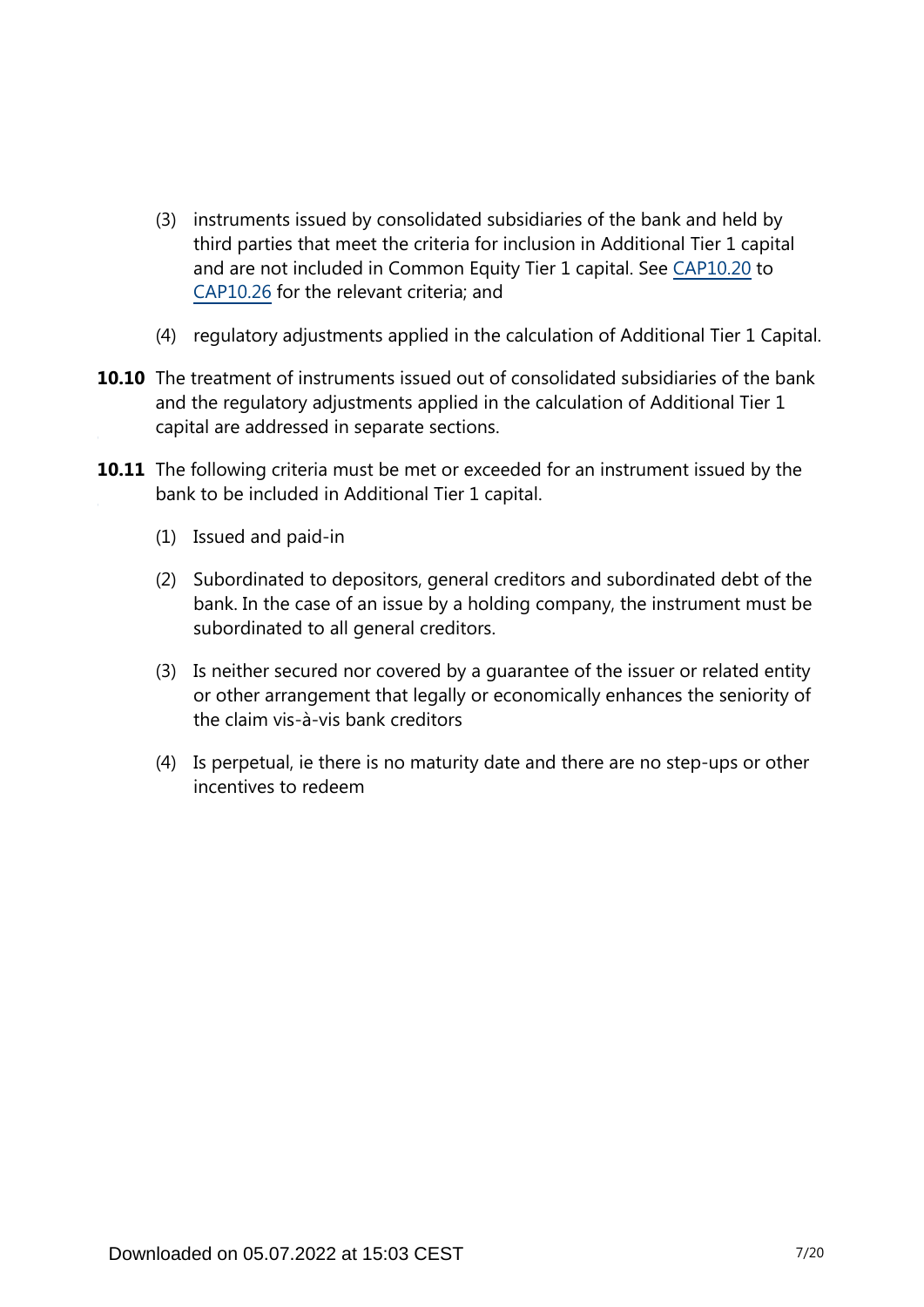(5) May be callable at the initiative of the issuer only after a minimum of five years:

- (a) To exercise a call option a bank must receive prior supervisory approval; and
- (b) A bank must not do anything which creates an expectation that the call will be exercised; and
- <span id="page-7-0"></span>(c) Banks must not exercise a call unless:
	- (i) They replace the called instrument with capital of the same or better quality and the replacement of this capital is done at conditions which are sustainable for the income capacity of the bank;<sup>[6](#page-11-0)</sup> or
	- (ii) The bank demonstrates that its capital position is well above the minimum capital requirements after the call option is exercised.<sup>[7](#page-11-1)</sup>
- <span id="page-7-1"></span>(d) The use of tax event and regulatory event calls are permitted within the first five years of a capital instrument, but supervisors will only permit the bank to exercise such a call if in their view the bank was not in a position to anticipate the event at issuance.
- (6) Any repayment of principal (eg through repurchase or redemption) must be with prior supervisory approval and banks should not assume or create market expectations that supervisory approval will be given.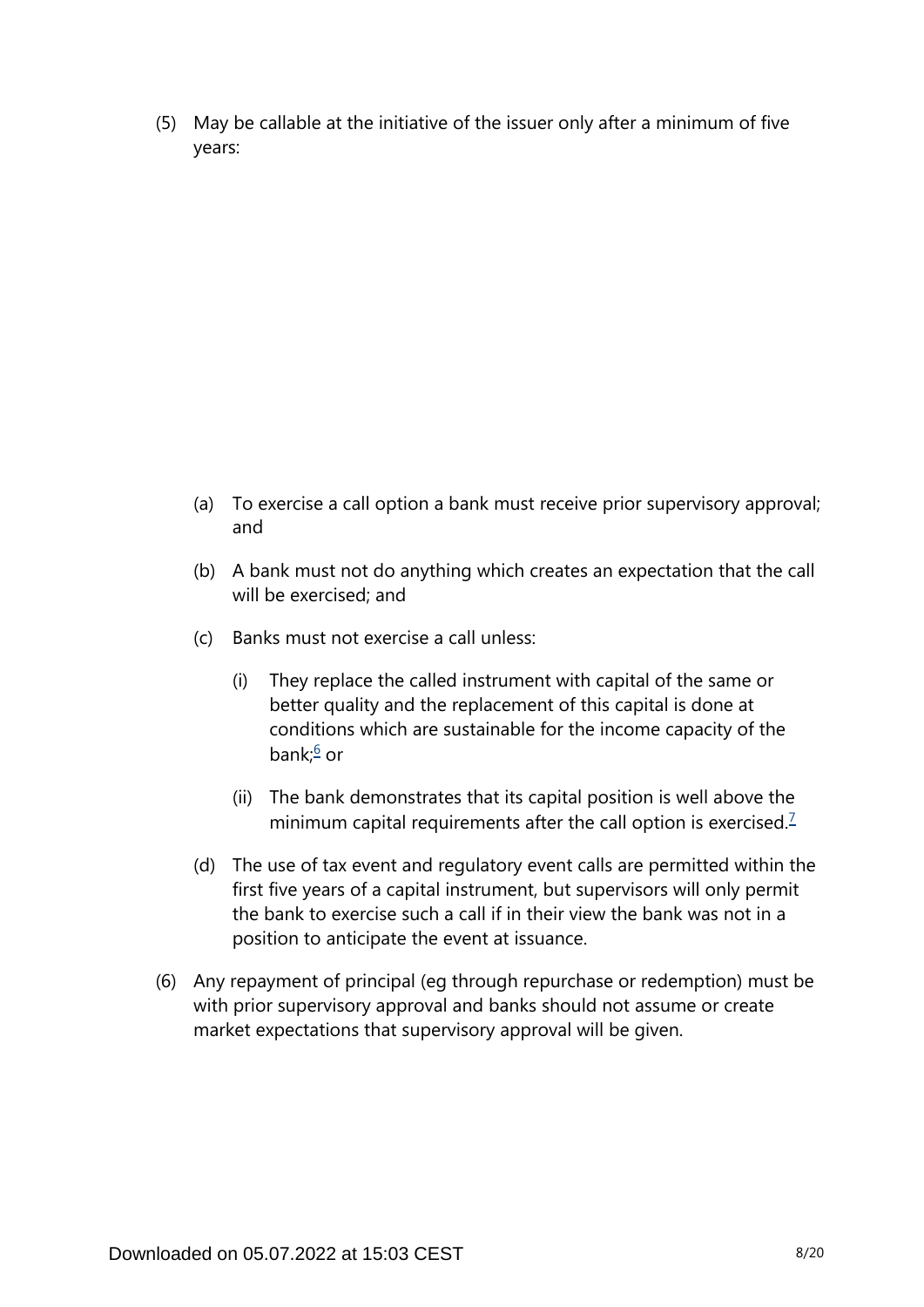- <span id="page-8-0"></span>(7) Dividend/coupon discretion:
	- (a) the bank must have full discretion at all times to cancel distributions /payments $\frac{8}{2}$  $\frac{8}{2}$  $\frac{8}{2}$
	- (b) cancellation of discretionary payments must not be an event of default
	- (c) banks must have full access to cancelled payments to meet obligations as they fall due
	- (d) cancellation of distributions/payments must not impose restrictions on the bank except in relation to distributions to common stockholders.
- <span id="page-8-1"></span>(8) Dividends/coupons must be paid out of distributable items. $9$
- (9) The instrument cannot have a credit-sensitive dividend feature, that is a dividend/coupon that is reset periodically based in whole or in part on the banking organisation's credit standing.
- (10) The instrument cannot contribute to liabilities exceeding assets if such a balance sheet test forms part of national insolvency law.
- (11) Instruments classified as liabilities for accounting purposes must have a principal loss-absorption mechanism. This must generate Common Equity Tier 1 under the relevant accounting standards and the instrument will only receive recognition in Additional Tier 1 up to the minimum level of Common Equity Tier 1 generated by the loss-absorption mechanism. The mechanism must operate through either:
	- (a) conversion to common shares at an objective pre-specified trigger point of at least 5.125% Common Equity Tier 1; or
	- (b) a writedown mechanism which allocates losses to the instrument at a pre-specified trigger point of at least 5.125% Common Equity Tier 1. The writedown will have the following effects:
		- (i) Reduce the claim of the instrument in liquidation;
		- (ii) Reduce the amount repaid when a call is exercised; and
		- (iii) Partially or fully reduce coupon/dividend payments on the instrument.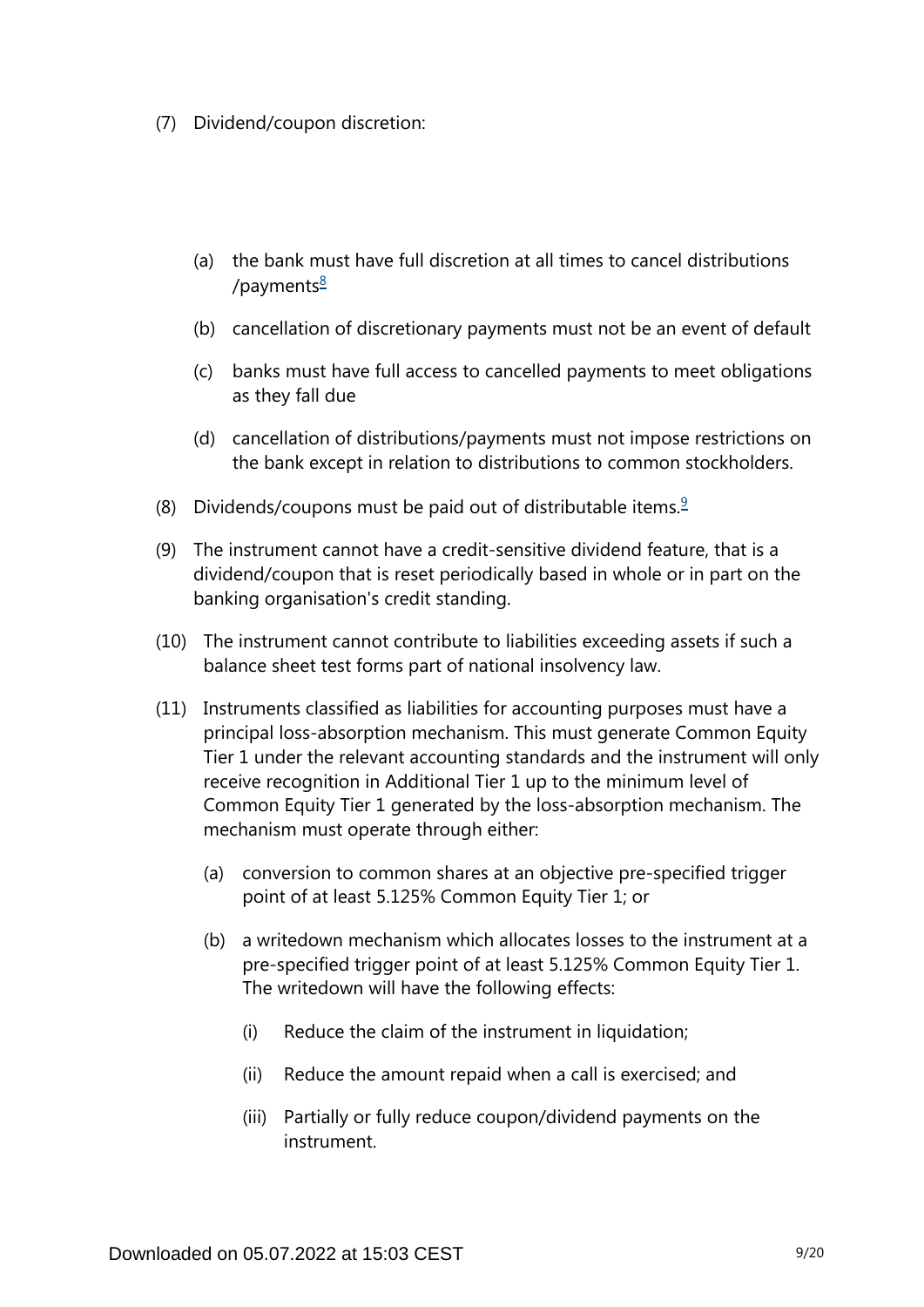- (12) The aggregate amount to be written down/converted for all instruments classified as liabilities for accounting purposes on breaching the trigger level must be at least the amount needed to immediately return the bank's Common Equity Tier 1 ratio to the trigger level or, if this is not possible, the full principal value of the instruments.
- (13) Neither the bank nor a related party over which the bank exercises control or significant influence can have purchased the instrument, nor can the bank directly or indirectly fund the instrument or the purchase of the instrument.
- (14) The instrument cannot have any features that hinder recapitalisation, such as provisions that require the issuer to compensate investors if a new instrument is issued at a lower price during a specified time frame.
- <span id="page-9-0"></span>(15) If the instrument is not issued out of an operating entity or the holding company in the consolidated group (eg a special purpose vehicle - "SPV"), proceeds must be immediately available without limitation to a single operating entity<sup>[10](#page-11-4)</sup> or the holding company in the consolidated group in a form which meets or exceeds all of the other criteria for inclusion in Additional Tier 1 capital.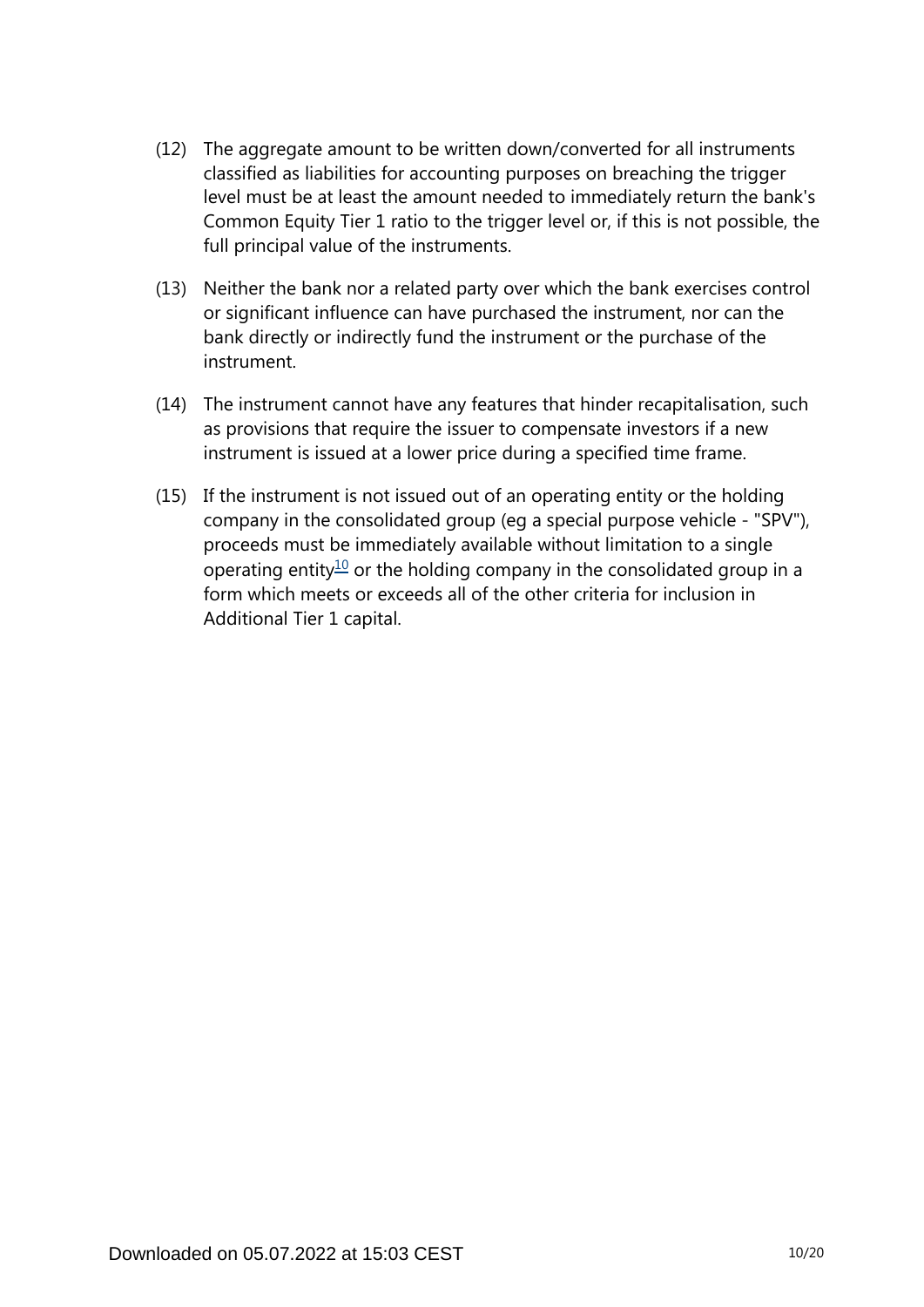- (16) The terms and conditions must have a provision that requires, at the option of the relevant authority, the instrument to either be written off or converted into common equity upon the occurrence of a trigger event, unless the criteria in [CAP10.12](https://www.bis.org/basel_framework/chapter/CAP/10.htm?tldate=20250101&inforce=20191215&published=20200605#paragraph_CAP_10_20191215_10_12) are met. Any compensation paid to instrument holders as a result of a write-off must be paid immediately in the form of common stock (or its equivalent in the case of non-joint stock companies) of either the issuing bank or the parent company of the consolidated group (including any successor in resolution) and must be paid prior to any public sector injection of capital (so that the capital provided by the public sector is not diluted). The issuing bank must maintain at all times all prior authorisation necessary to immediately issue the relevant number of shares specified in the instrument's terms and conditions should the trigger event occur. The trigger event:
	- (a) is the earlier of:
		- (i) a decision that a write-off, without which the firm would become non-viable, is necessary, as determined by the relevant authority; and
		- (ii) the decision to make a public sector injection of capital, or equivalent support, without which the firm would have become non-viable, as determined by the relevant authority; and
	- (b) is determined by the jurisdiction in which the capital is being given recognition for regulatory purposes. Therefore, where an issuing bank is part of a wider banking group and the issuing bank wishes the instrument to be included in the consolidated group's capital in addition to its solo capital, the terms and conditions must specify an additional trigger event. This additional trigger event is the earlier of:
		- (i) a decision that a write-off, without which the firm would become non-viable, is necessary, as determined by the relevant authority in the home jurisdiction; and
		- (ii) the decision to make a public sector injection of capital, or equivalent support, in the jurisdiction of the consolidated supervisor, without which the firm receiving the support would have become non-viable, as determined by the relevant authority in that jurisdiction.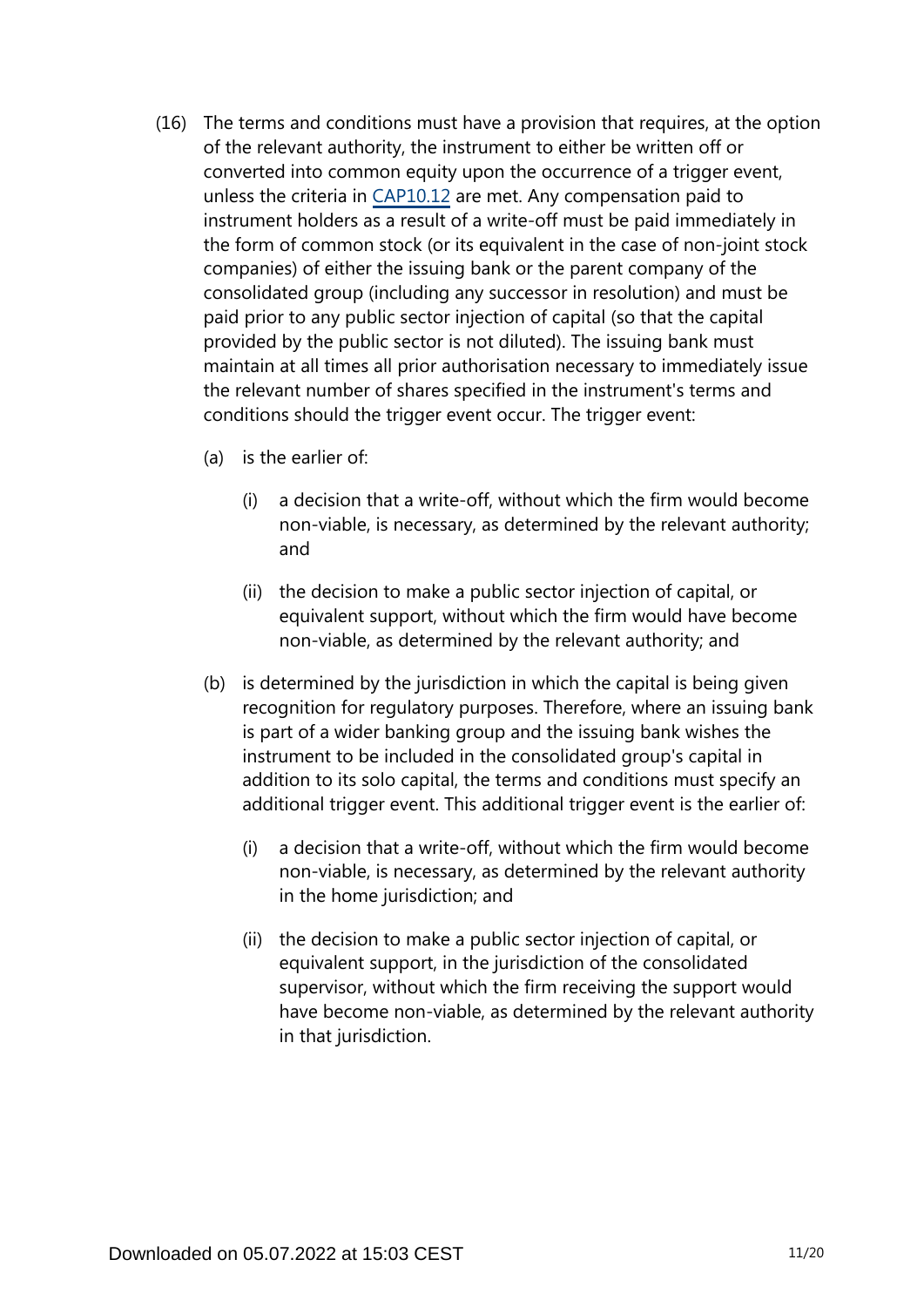<span id="page-11-3"></span>*[9](#page-8-1)*

- <span id="page-11-0"></span>*Replacement issues can be concurrent with but not after the instrument is called. [6](#page-7-0)*
- <span id="page-11-1"></span>*Minimum refers to the regulator's prescribed minimum requirement, which may be higher than the Basel III Pillar 1 minimum requirement. [7](#page-7-1)*
- <span id="page-11-2"></span>*A consequence of full discretion at all times to cancel distributions /payments is that "dividend pushers" are prohibited. An instrument with a dividend pusher obliges the issuing bank to make a dividend /coupon payment on the instrument if it has made a payment on another (typically more junior) capital instrument or share. This obligation is inconsistent with the requirement for full discretion at all times. Furthermore, the term "cancel distributions/payments" means extinguish these payments. It does not permit features that require the bank to make distributions/payments in kind. Banks may not allow investors to convert an Additional Tier 1 instrument to common equity upon non-payment of dividends, as this would also impede the practical ability of the bank to exercise its discretion to cancel payments. [8](#page-8-0)*
	- *It should be noted that, in many jurisdictions, distributions on Additional Tier 1 instruments (particularly those classified as liabilities but also, in some cases, on instruments that are equity-accounted) will be reflected as an expense item rather than as a distribution of profit (usually for tax reasons). The precondition of "distributable items" as a prudential criterion has therefore to be understood and applied in such a way that such distributions, even if not in violation of any legislation governing distributions by corporates, should not be allowed by the regulator if the distributable items are not adequate to provide for them.*
- *An operating entity is an entity set up to conduct business with clients with the intention of earning a profit in its own right. [10](#page-9-0)*
- <span id="page-11-4"></span>**10.12** The terms and conditions of Additional Tier 1 instruments must include a writeoff or conversion provision activated at the option of the relevant authority upon the occurrence of the trigger event (as described in [CAP10.11\(](https://www.bis.org/basel_framework/chapter/CAP/10.htm?tldate=20250101&inforce=20191215&published=20200605#paragraph_CAP_10_20191215_10_11)16)) unless the following criteria are met. The same criteria apply in the case of the requirement for a write-off or conversion provision in Tier 2 instruments (as described in [CAP10.16\(](https://www.bis.org/basel_framework/chapter/CAP/10.htm?tldate=20250101&inforce=20191215&published=20200605#paragraph_CAP_10_20191215_10_16)10)):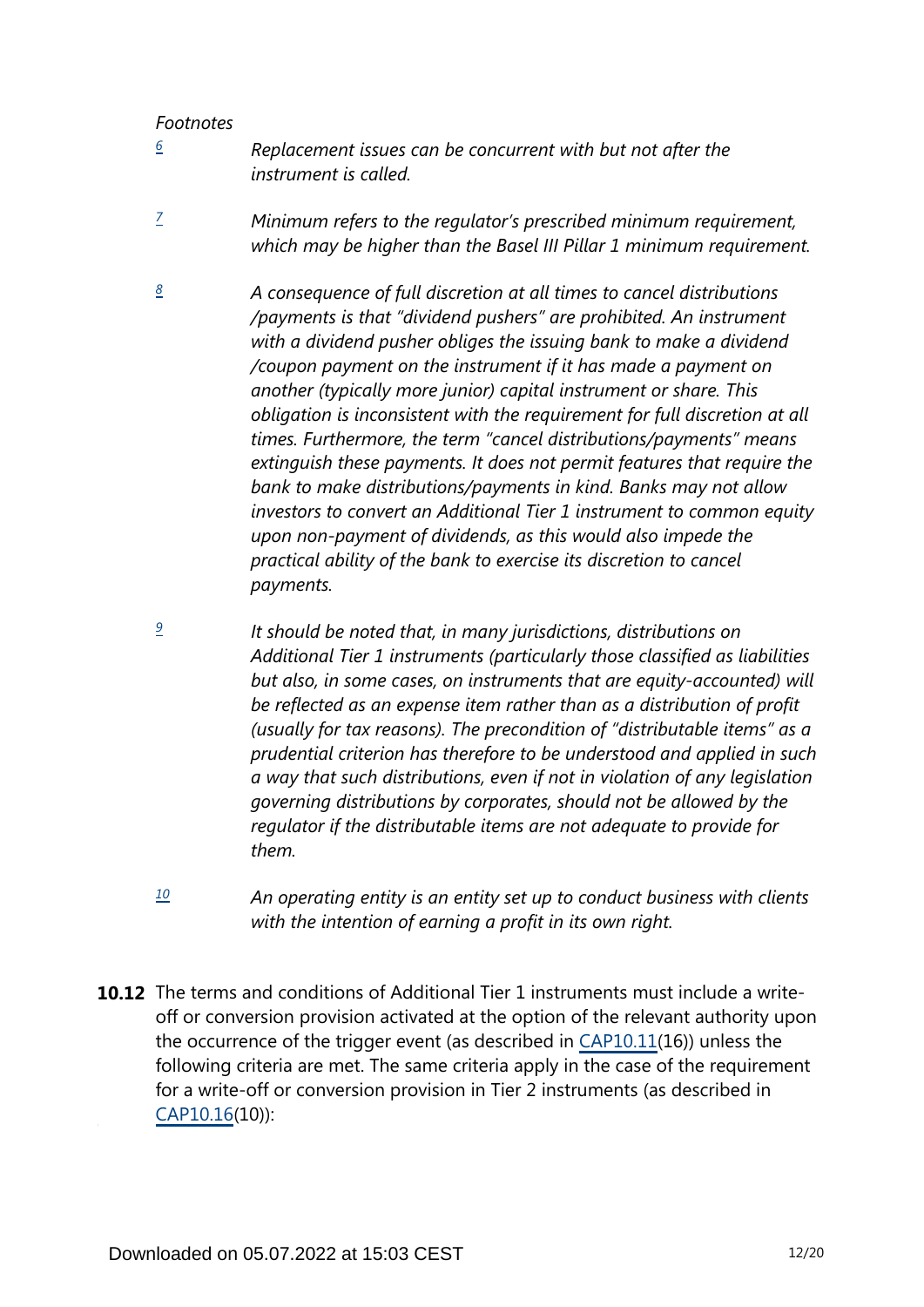- (1) the governing jurisdiction of the bank has in place laws that:
	- (a) require such instruments to be written off upon such event, or
	- (b) otherwise require such instruments to fully absorb losses before tax payers are exposed to loss; and
- (2) it is disclosed by the relevant regulator and by the issuing bank, in issuance documents issued on or after 1 January 2013, that such instruments are subject to loss under [CAP10.12](https://www.bis.org/basel_framework/chapter/CAP/10.htm?tldate=20250101&inforce=20191215&published=20200605#paragraph_CAP_10_20191215_10_12)(1).
- **10.13** Stock surplus (ie share premium) that is not eligible for inclusion in Common Equity Tier 1, will only be permitted to be included in Additional Tier 1 capital if the shares giving rise to the stock surplus are permitted to be included in Additional Tier 1 capital.

### **Tier 2 capital**

**10.14** Tier 2 capital consists of the sum of the following elements:

- (1) instruments issued by the bank that meet the criteria for inclusion in Tier 2 capital (and are not included in Tier 1 capital);
- (2) stock surplus (share premium) resulting from the issue of instruments included in Tier 2 capital;
- (3) instruments issued by consolidated subsidiaries of the bank and held by third parties that meet the criteria for inclusion in Tier 2 capital and are not included in Tier 1 capital. See [CAP10.20](https://www.bis.org/basel_framework/chapter/CAP/10.htm?tldate=20250101&inforce=20191215&published=20200605#paragraph_CAP_10_20191215_10_20) to [CAP10.26](https://www.bis.org/basel_framework/chapter/CAP/10.htm?tldate=20250101&inforce=20191215&published=20200605#paragraph_CAP_10_20191215_10_26) for the relevant criteria;
- (4) certain loan-loss provisions as specified in [CAP10.18](https://www.bis.org/basel_framework/chapter/CAP/10.htm?tldate=20250101&inforce=20191215&published=20200605#paragraph_CAP_10_20191215_10_18) and [CAP10.19;](https://www.bis.org/basel_framework/chapter/CAP/10.htm?tldate=20250101&inforce=20191215&published=20200605#paragraph_CAP_10_20191215_10_19) and
- (5) regulatory adjustments applied in the calculation of Tier 2 capital.
- **10.15** The treatment of instruments issued out of consolidated subsidiaries of the bank and the regulatory adjustments applied in the calculation of Tier 2 capital are addressed in separate sections.
- **10.16** The objective of Tier 2 is to provide loss absorption on a gone-concern basis. Based on this objective, the following criteria must be met or exceeded for an instrument to be included in Tier 2 capital.
	- (1) Issued and paid-in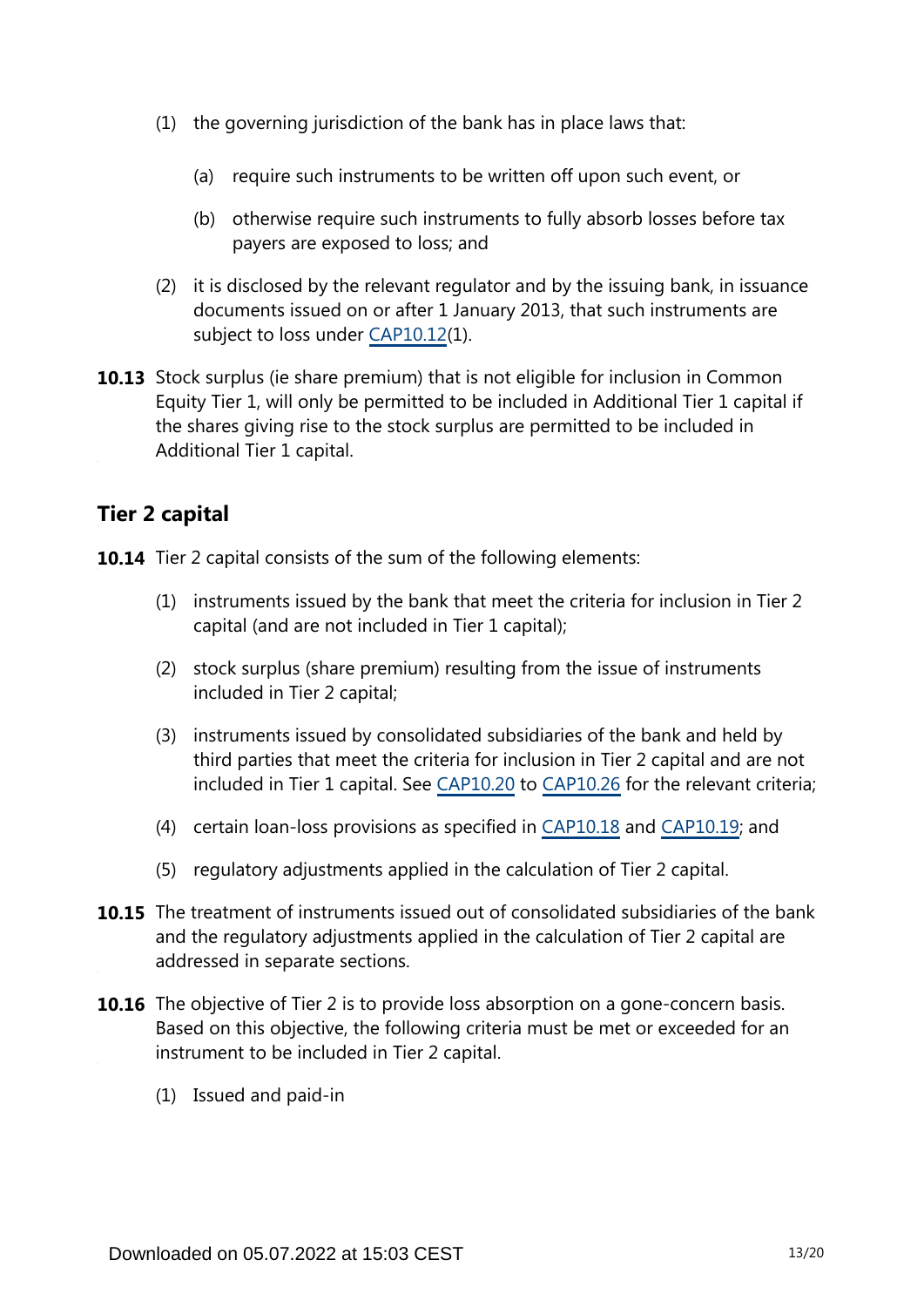- (2) Subordinated to depositors and general creditors of the bank. In the case of an issue by a holding company, the instrument must be subordinated to all general creditors.
- (3) Is neither secured nor covered by a guarantee of the issuer or related entity or other arrangement that legally or economically enhances the seniority of the claim vis-à-vis depositors and general bank creditors
- (4) Maturity:
	- (a) Minimum original maturity of at least five years
	- (b) Recognition in regulatory capital in the remaining five years before maturity will be amortised on a straight line basis.
	- (c) There are no step-ups or other incentives to redeem.
- <span id="page-13-0"></span>(5) May be callable at the initiative of the issuer only after a minimum of five years:
	- (a) To exercise a call option a bank must receive prior supervisory approval;
	- (b) A bank must not do anything that creates an expectation that the call will be exercised: $\frac{11}{2}$  $\frac{11}{2}$  $\frac{11}{2}$  and
	- (c) Banks must not exercise a call unless:
		- (i) they replace the called instrument with capital of the same or better quality and the replacement of this capital is done at conditions which are sustainable for the income capacity of the bank; $\frac{12}{1}$  $\frac{12}{1}$  $\frac{12}{1}$  or
		- (ii) the bank demonstrates that its capital position is well above the minimum capital requirements after the call option is exercised. $13$
	- (d) The use of tax event and regulatory event calls are permitted within the first five years of a capital instrument, but supervisors will only permit the bank to exercise such a call if in their view the bank was not in a position to anticipate the event at issuance.
- <span id="page-13-2"></span><span id="page-13-1"></span>(6) The investor must have no rights to accelerate the repayment of future scheduled payments (coupon or principal), except in bankruptcy and liquidation.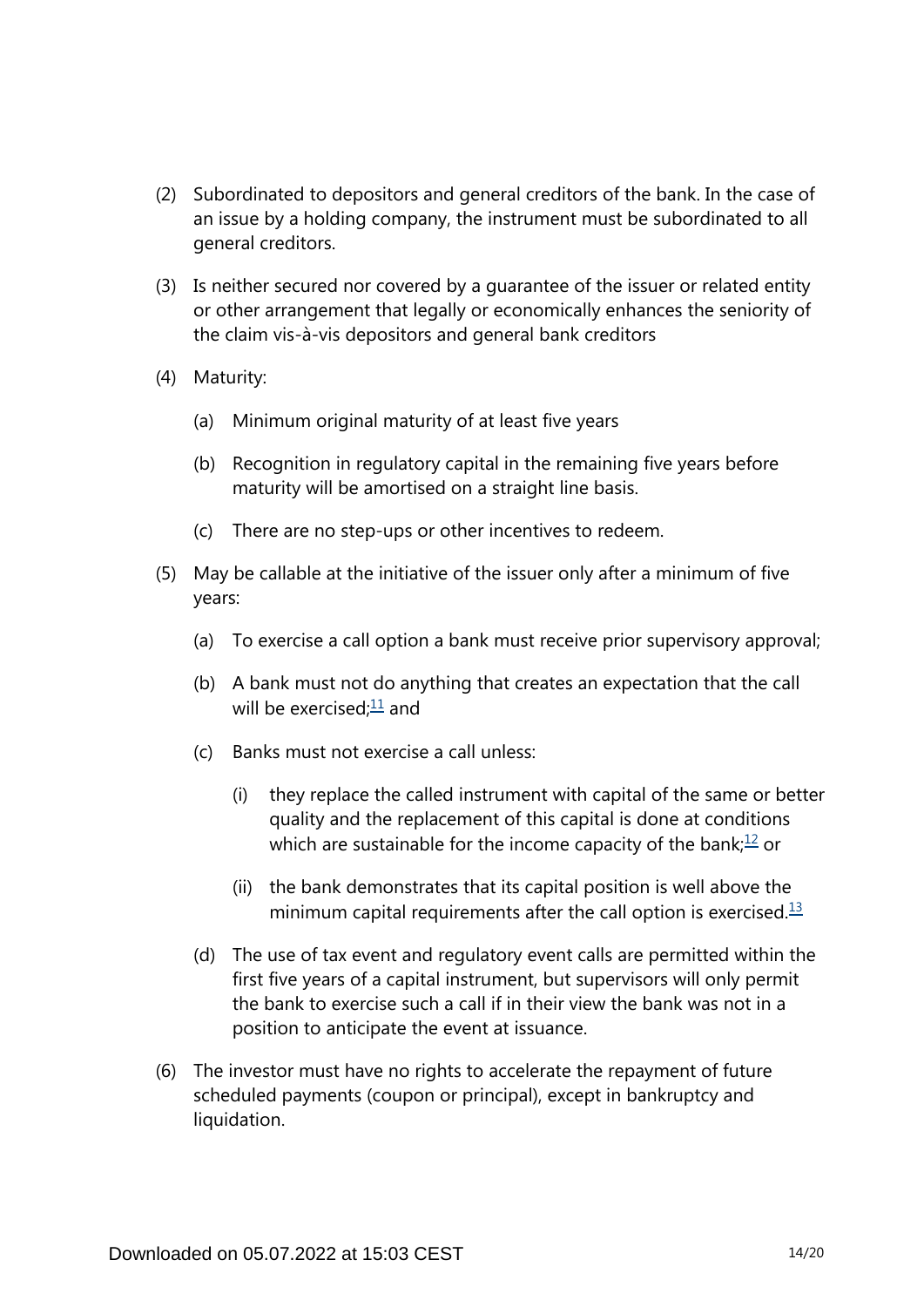- (7) The instrument cannot have a credit-sensitive dividend feature, that is a dividend/coupon that is reset periodically based in whole or in part on the banking organisation's credit standing.
- (8) Neither the bank nor a related party over which the bank exercises control or significant influence can have purchased the instrument, nor can the bank directly or indirectly have funded the instrument or the purchase of the instrument.
- <span id="page-14-0"></span>(9) If the instrument is not issued out of an operating entity or the holding company in the consolidated group (eg an SPV), proceeds must be immediately available without limitation to a single operating entity $\frac{14}{1}$  $\frac{14}{1}$  $\frac{14}{1}$  or the holding company in the consolidated group in a form which meets or exceeds all of the other criteria for inclusion in Tier 2 capital.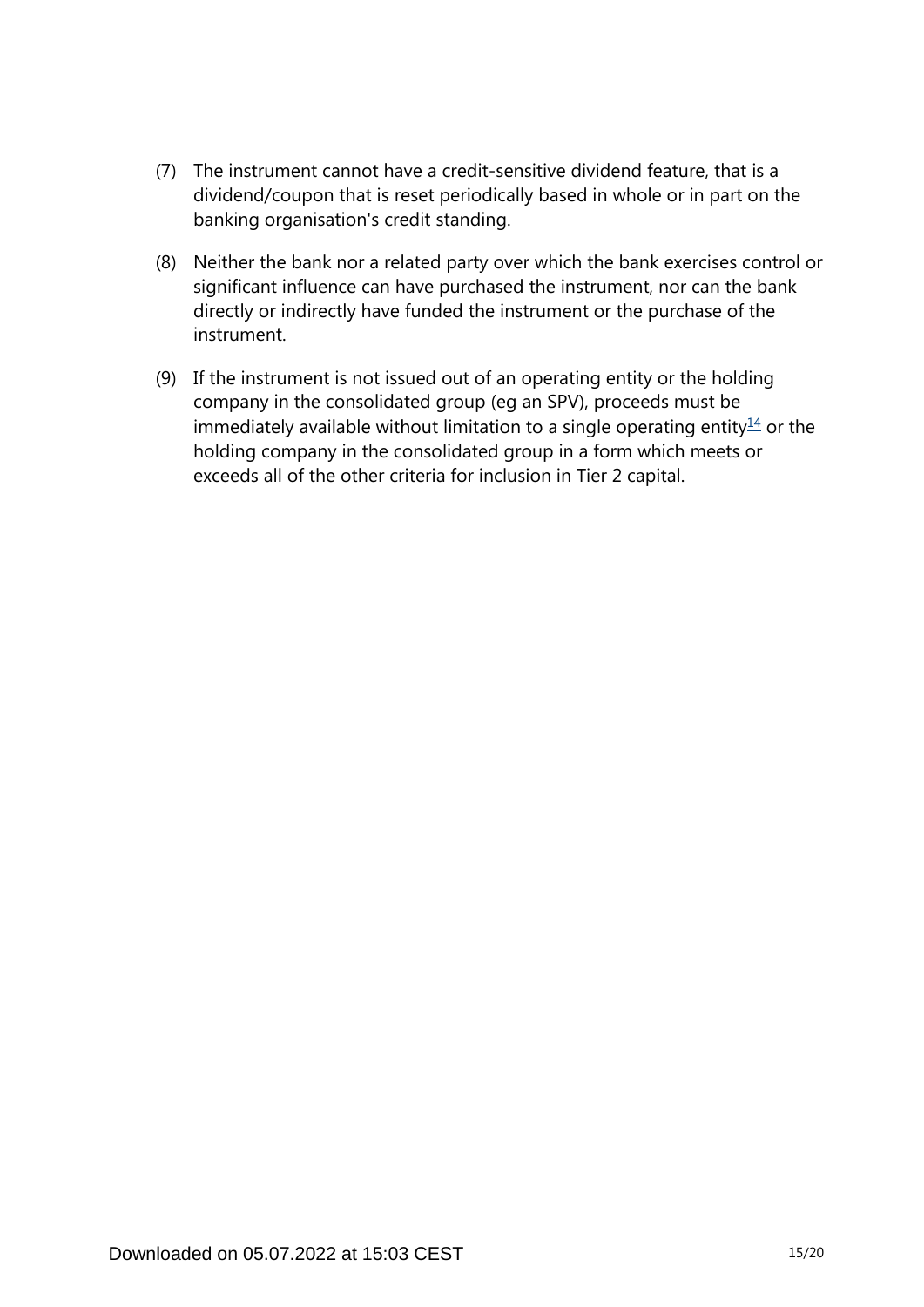- (10) The terms and conditions must have a provision that requires, at the option of the relevant authority, the instrument to either be written off or converted into common equity upon the occurrence of a trigger event, unless the laws of the governing jurisdiction meet the criteria in [CAP10.12.](https://www.bis.org/basel_framework/chapter/CAP/10.htm?tldate=20250101&inforce=20191215&published=20200605#paragraph_CAP_10_20191215_10_12) Any compensation paid to instrument holders as a result of a write-off must be paid immediately in the form of common stock (or its equivalent in the case of non-joint stock companies) of either the issuing bank or the parent company of the consolidated group (including any successor in resolution) and must be paid prior to any public sector injection of capital (so that the capital provided by the public sector is not diluted. The issuing bank must maintain at all times all prior authorisation necessary to immediately issue the relevant number of shares specified in the instrument's terms and conditions should the trigger event occur. The trigger event:
	- (a) is the earlier of:
		- (i) a decision that a write-off, without which the firm would become non-viable, is necessary, as determined by the relevant authority; and
		- (ii) the decision to make a public sector injection of capital, or equivalent support, without which the firm would have become non-viable, as determined by the relevant authority; and
	- (b) is determined by the jurisdiction in which the capital is being given recognition for regulatory purposes. Therefore, where an issuing bank is part of a wider banking group and the issuing bank wishes the

instrument to be included in the consolidated group's capital in addition to its solo capital, the terms and conditions must specify an additional trigger event. This additional trigger event is the earlier of:

- (i) a decision that a write-off, without which the firm would become non-viable, is necessary, as determined by the relevant authority in the home jurisdiction; and
- (ii) the decision to make a public sector injection of capital, or equivalent support, in the jurisdiction of the consolidated supervisor, without which the firm receiving the support would have become non-viable, as determined by the relevant authority in that jurisdiction.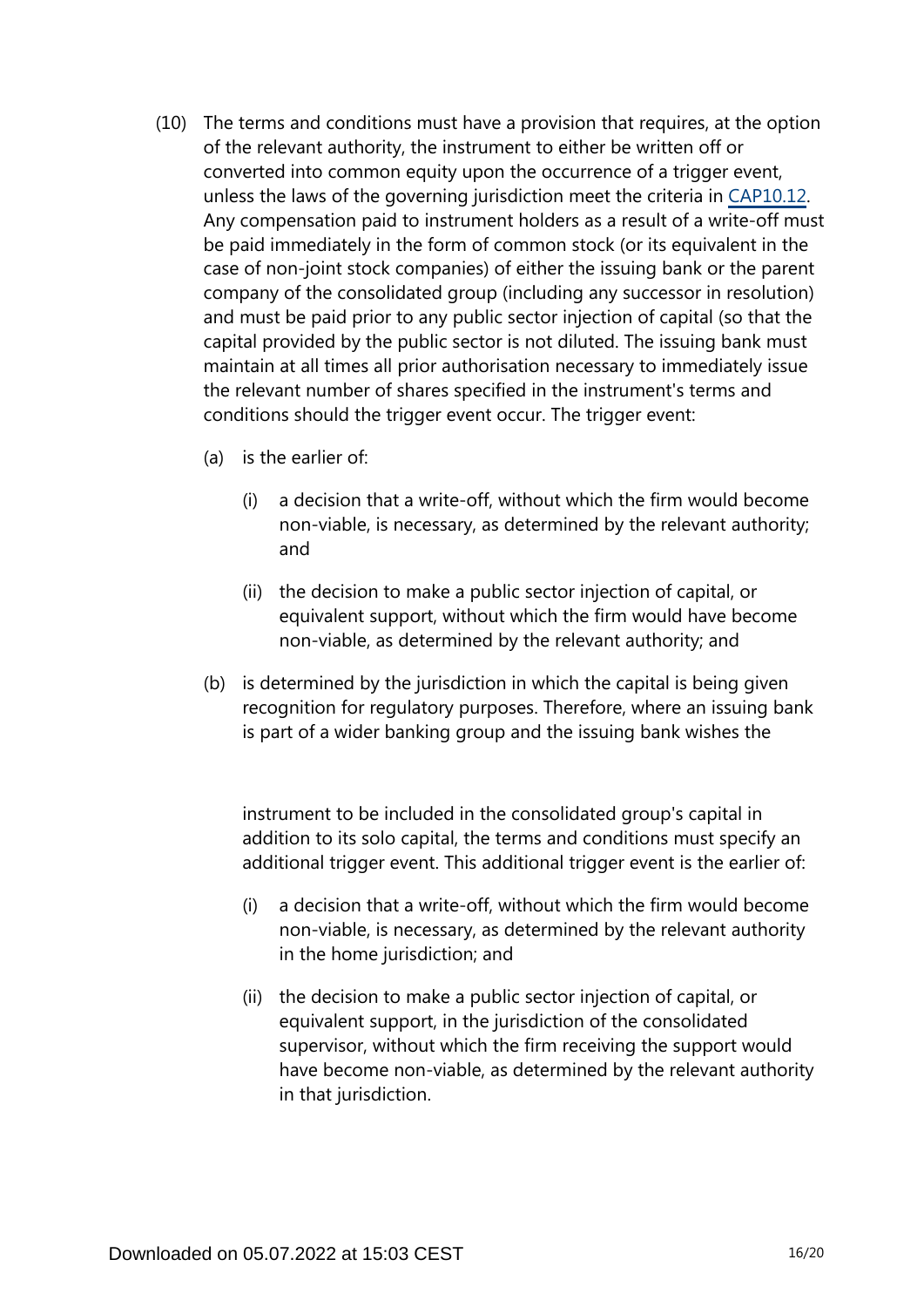<span id="page-16-1"></span><span id="page-16-0"></span>

|    | An option to call the instrument after five years but prior to the start of<br>the amortisation period will not be viewed as an incentive to redeem as<br>long as the bank does not do anything that creates an expectation that<br>the call will be exercised at this point. |
|----|-------------------------------------------------------------------------------------------------------------------------------------------------------------------------------------------------------------------------------------------------------------------------------|
| 12 | Replacement issues can be concurrent with but not after the<br>instrument is called.                                                                                                                                                                                          |
| 13 | Minimum refers to the regulator's prescribed minimum requirement,<br>which may be higher than the Basel III Pillar 1 minimum requirement.                                                                                                                                     |
| 14 | An operating entity is an entity set up to conduct business with clients<br>with the intention of earning a profit in its own right.                                                                                                                                          |

- <span id="page-16-3"></span><span id="page-16-2"></span>**10.17** Stock surplus (ie share premium) that is not eligible for inclusion in Tier 1 will only be permitted to be included in Tier 2 capital if the shares giving rise to the stock surplus are permitted to be included in Tier 2 capital.
- **10.18** Under the standardised approach to credit risk, provisions or loan-loss reserves held against future, presently unidentified losses are freely available to meet losses which subsequently materialise and therefore qualify for inclusion within Tier 2. Provisions ascribed to identified deterioration of particular assets or known liabilities, whether individual or grouped, should be excluded. Furthermore, general provisions/general loan-loss reserves eligible for inclusion in Tier 2, measured gross of tax effects, will be limited to a maximum of 1.25 percentage points of credit risk-weighted assets (RWA) calculated under the standardised approach.
- **10.19** Under the internal ratings based approach, where the total expected loss amount is less than total eligible provisions (measured gross of tax effects), as explained in [CRE35,](https://www.bis.org/basel_framework/chapter/CRE/35.htm?tldate=20250101&inforce=20230101&published=20200327) banks may recognise the difference in Tier 2 capital up to a maximum of 0.6% of credit risk-weighted assets calculated under the internal ratings-based approach. At national discretion, a limit lower than 0.6% may be applied.

## **Minority interest (ie non-controlling interest) and other capital issued out of consolidated subsidiaries that is held by third parties**

**10.20** Minority interest arising from the issue of common shares by a fully consolidated subsidiary of the bank may receive recognition in Common Equity Tier 1 only if: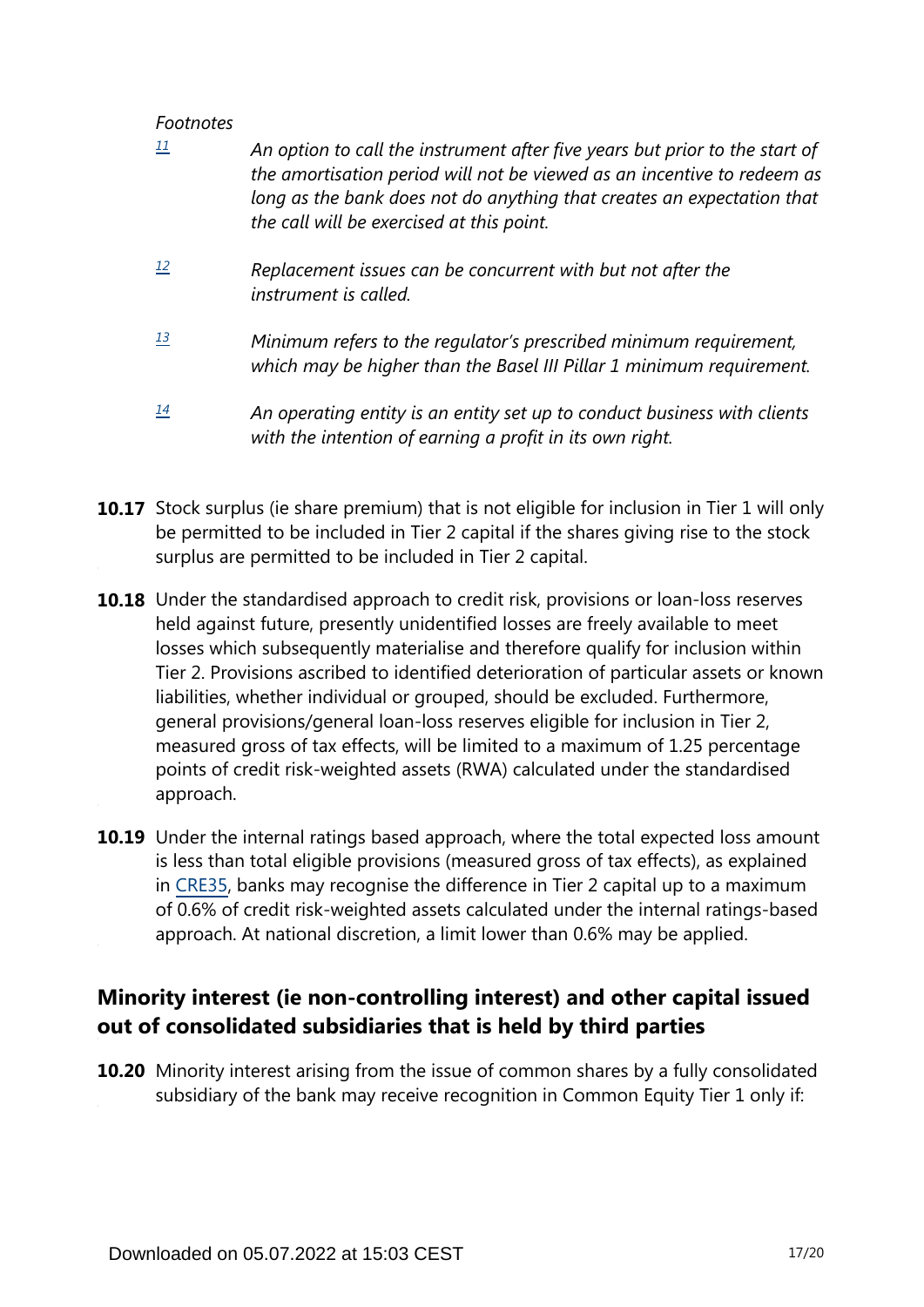- (1) the instrument giving rise to the minority interest would, if issued by the bank, meet all of the criteria for classification as common shares for regulatory capital purposes; and
- <span id="page-17-2"></span>(2) the subsidiary that issued the instrument is itself a bank.<sup>[15](#page-17-0)</sup>  $16$

<span id="page-17-0"></span>*[15](#page-17-2)*

*For the purposes of this paragraph, any institution that is subject to the same minimum prudential standards and level of supervision as a bank may be considered to be a bank.*

- <span id="page-17-1"></span>*Minority interest in a subsidiary that is a bank is strictly excluded from the parent bank's common equity if the parent bank or affiliate has entered into any arrangements to fund directly or indirectly minority investment in the subsidiary whether through an SPV or through another vehicle or arrangement. The treatment outlined above, thus, is strictly available where all minority investments in the bank subsidiary solely represent genuine third party common equity contributions to the subsidiary. [16](#page-17-2)*
- **10.21** The amount of minority interest meeting the criteria above that will be recognised in consolidated Common Equity Tier 1 will be calculated as follows:
	- (1) Total minority interest meeting the two criteria above minus the amount of the surplus Common Equity Tier 1 of the subsidiary attributable to the minority shareholders.
	- (2) Surplus Common Equity Tier 1 of the subsidiary is calculated as the Common Equity Tier 1 of the subsidiary minus the lower of:
		- (a) the minimum Common Equity Tier 1 requirement of the subsidiary plus the capital conservation buffer (ie 7.0% of consolidated RWA); and
		- (b) the portion of the consolidated minimum Common Equity Tier 1 requirement plus the capital conservation buffer (ie 7.0% of consolidated RWA) that relates to the subsidiary.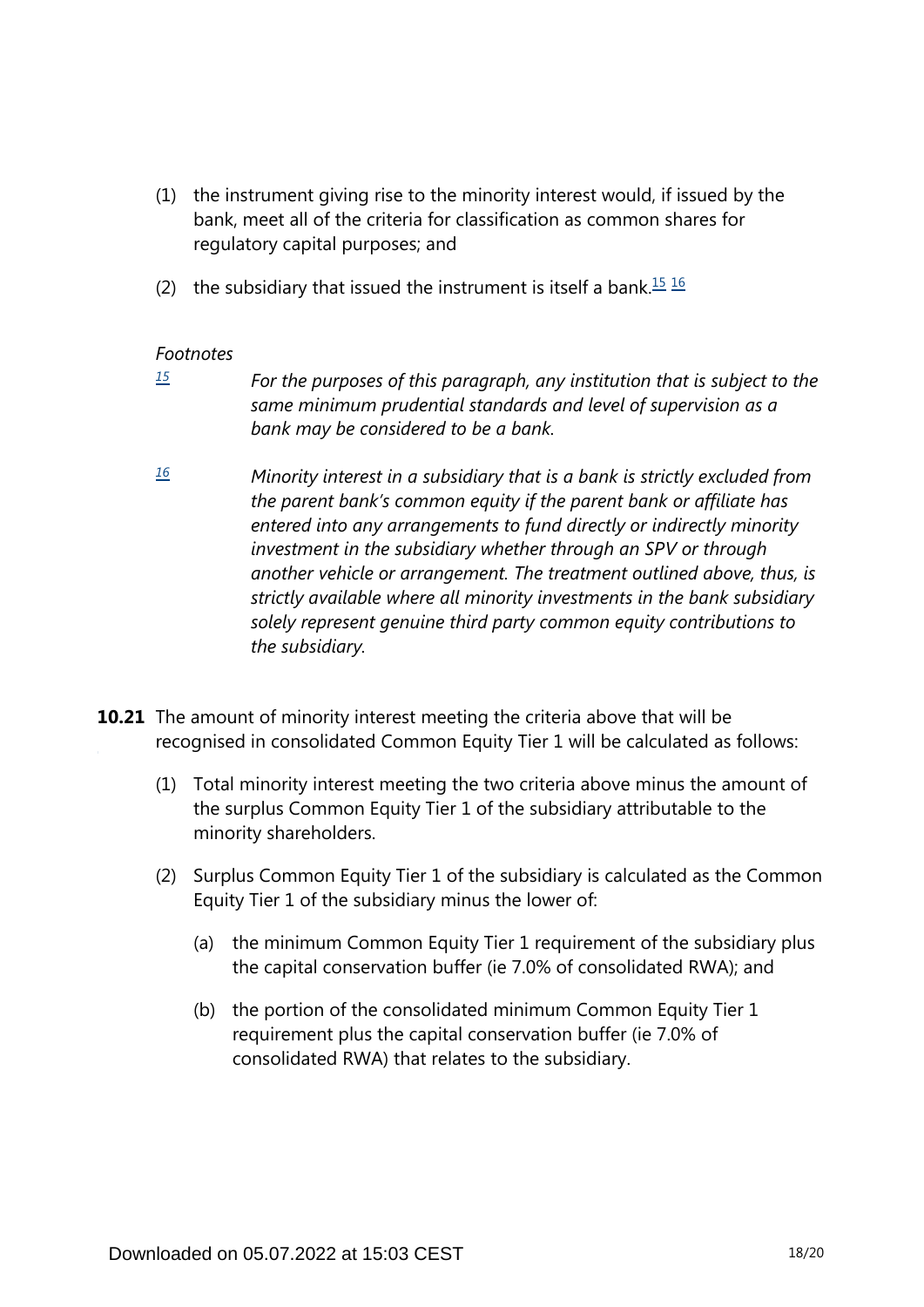- (3) The amount of the surplus Common Equity Tier 1 that is attributable to the minority shareholders is calculated by multiplying the surplus Common Equity Tier 1 by the percentage of Common Equity Tier 1 that is held by minority shareholders.
- **10.22** Tier 1 capital instruments issued by a fully consolidated subsidiary of the bank, whether wholly or partly owned, to third-party investors (including amounts under [CAP10.21\)](https://www.bis.org/basel_framework/chapter/CAP/10.htm?tldate=20250101&inforce=20191215&published=20200605#paragraph_CAP_10_20191215_10_21) may receive recognition in Tier 1 capital only if the instruments would, if issued by the bank, meet all of the criteria for classification as Tier 1 capital.
- **10.23** The amount of this capital that will be recognised in Tier 1 will be calculated as follows:
	- (1) Total Tier 1 of the subsidiary issued to third parties minus the amount of the surplus Tier 1 of the subsidiary attributable to the third-party investors.
	- (2) Surplus Tier 1 of the subsidiary is calculated as the Tier 1 of the subsidiary minus the lower of:
		- (a) the minimum Tier 1 requirement of the subsidiary plus the capital conservation buffer (ie 8.5% of RWA); and
		- (b) the portion of the consolidated minimum Tier 1 requirement plus the capital conservation buffer (ie 8.5% of consolidated RWA) that relates to the subsidiary.
	- (3) The amount of the surplus Tier 1 that is attributable to the third party investors is calculated by multiplying the surplus Tier 1 by the percentage of Tier 1 that is held by third-party investors.
	- (4) The amount of this Tier 1 capital that will be recognised in Additional Tier 1 will exclude amounts recognised in Common Equity Tier 1 under [CAP10.21](https://www.bis.org/basel_framework/chapter/CAP/10.htm?tldate=20250101&inforce=20191215&published=20200605#paragraph_CAP_10_20191215_10_21).
- **10.24** Total capital instruments (ie Tier 1 and Tier 2 capital instruments) issued by a fully consolidated subsidiary of the bank, whether wholly or partly owned, to thirdparty investors (including amounts under [CAP10.21](https://www.bis.org/basel_framework/chapter/CAP/10.htm?tldate=20250101&inforce=20191215&published=20200605#paragraph_CAP_10_20191215_10_21) to [CAP10.23\)](https://www.bis.org/basel_framework/chapter/CAP/10.htm?tldate=20250101&inforce=20191215&published=20200605#paragraph_CAP_10_20191215_10_23) may receive recognition in Total Capital only if the instruments would, if issued by the bank, meet all of the criteria for classification as Tier 1 or Tier 2 capital.
- **10.25** The amount of this capital that will be recognised in consolidated Total Capital will be calculated as follows:
	- (1) Total capital instruments of the subsidiary issued to third parties minus the amount of the surplus Total Capital of the subsidiary attributable to the thirdparty investors.